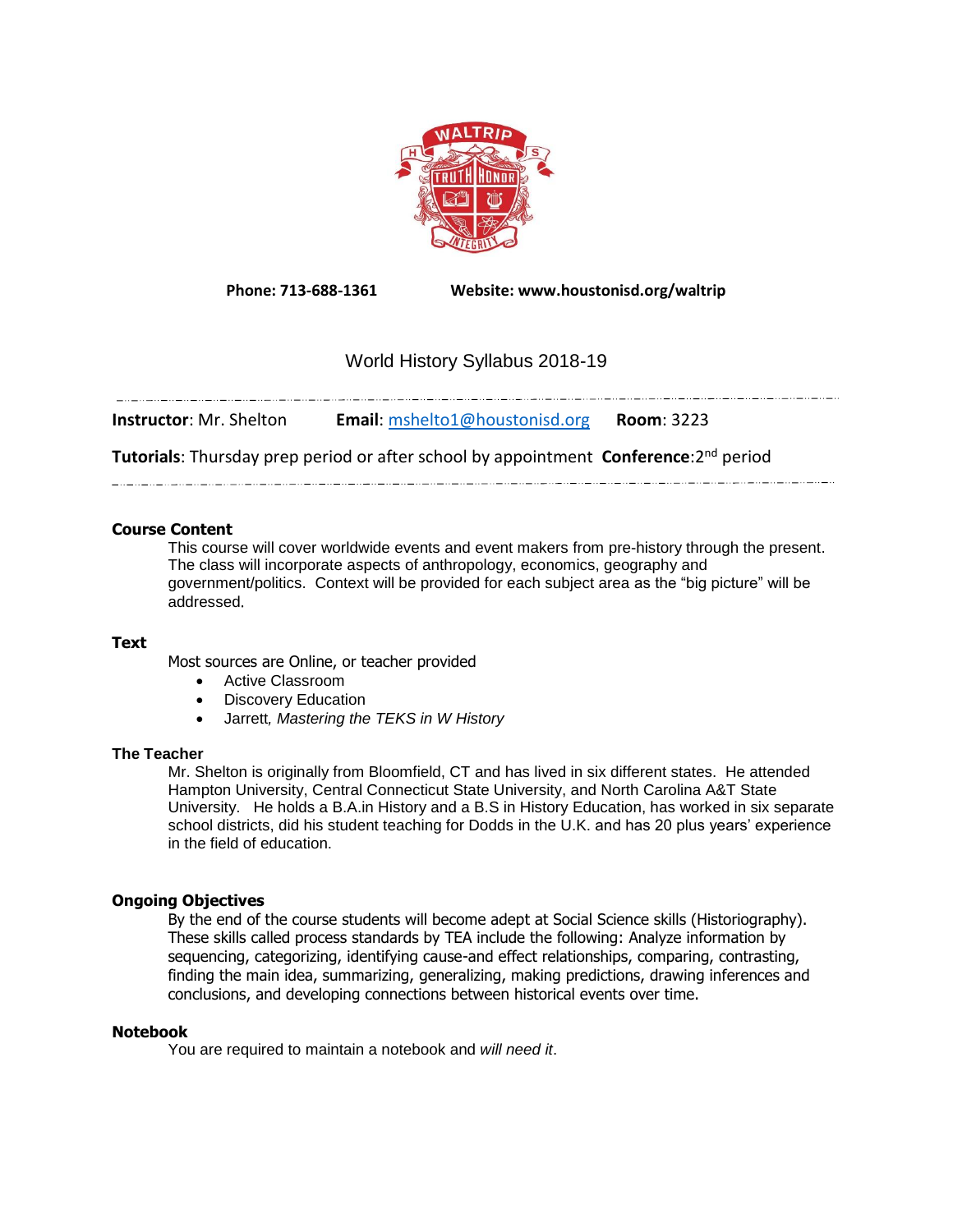#### **Grading Scale**

Tests/Assessments-35% Classwork-30% Quizes-20% HW-15%

## **Daily Required Materials**

Laptop Writing utensil Notebook (three rings binder or spiral)

# **Unit Overviews First Semester**

## **Unit One**

This unit will focus on the emergence of humanity, pre-civilization and the birth of river valley civilizations. Questions addressed: *What was the Neolithic Revolution? What factors led to the rise of the first civilizations? What were the accomplishments of the early river valley civilizations? (*TEKS: 1A, 2A, 2B, 2C, 15B, 16B, 17A, 17B, 19A, 20B, 27A, 29A, 29B, 30A, 29F, 30A)

## **Unit Two**

The second Unit will continue to examine early civilizations with emphasis on empires and classical civilizations. Questions Addressed: *What were the major accomplishments of the civilizations of India and China during the "Classical Era? What factors caused the rise of Persia, Greece, and Rome*? (TEKS: 1B, 3A, 3B, 3C, 15A, 19B, 20A, 22B, 23A, 25A, 25B, 27A, 27E, 29F, 30A, 30C)

## **Unit Three**

Unit three focuses on the impact of Islam and the European feudal system. Questions addressed: *How did the system of feudalism restore order to western Europe? How as western Europe affected by the collapse of Rome?* What were the political, economic, and social effects of the spread of Islamic culture? **(**TEKS: 1C, 4A, 4C, 4D, 4F, 15A, 15B, 23A, 25D, 27A, 29C, 29F, 30A, 30C)

## **Unit Four**

This unit pivots to Asia and the importance of global trade routes. Questions addressed: *What were the main characteristics of the Byzantine Empire? How did religious beliefs shape lifestyles in this period? What were the major civilizations of Asia in the post-classical period era?* (TEKS: 1C, 4A, 4B, 4E, 4G, 4H, 4I, 4J, 4K, 15A, 15B, 16B, 20B, 27A, 29C, 29F, 30A, 30C)

## **Unit Five**

At this point in history, Europeans have a great impact on New World civilizations and the Mongols create the largest empire the world has ever seen. Questions addressed: What were the major characteristics of the Maya, Inca, and Aztec civilizations? How did the voyages of Christopher Columbus forever change the world? What were the achievements of the Ottomans, Mongols, and Ming Chinese? (TEKS: 1D, 6A, 6B, 7A, 7B, 7C, 7D, 7E, 7F, 15A, 15B, 21C, 27B, 29C, 29F, 30A)